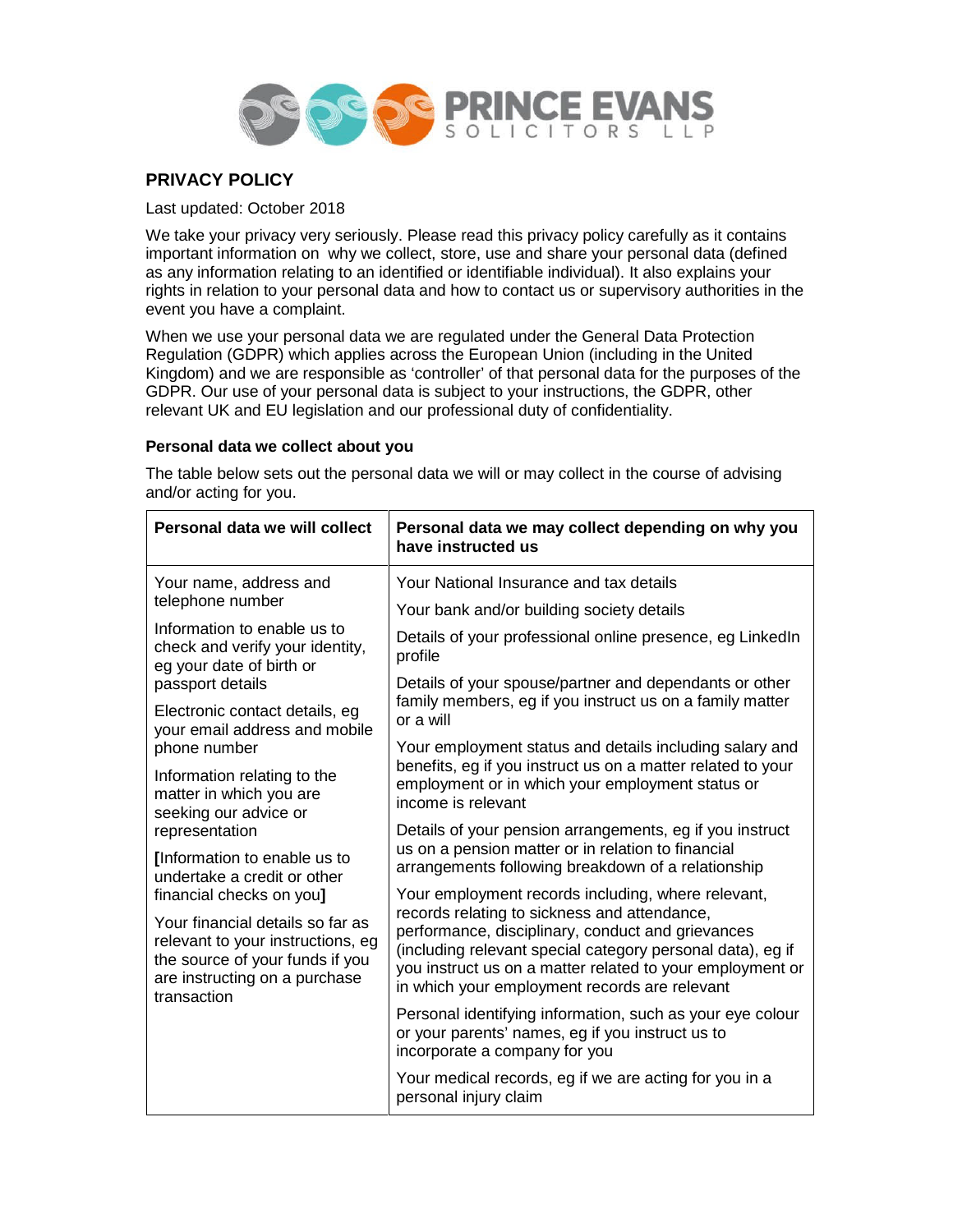

This personal data is required to enable us to provide our service to you. If you do not provide personal data we ask for, it may delay or prevent us from providing services to you.

## **How your personal data is collected**

We collect most of this information from you direct. However, we may also collect information:

- from publicly accessible sources, eg Companies House or HM Land Registry;
- directly from a third party, eg: sanctions screening providers, credit reference agencies, client due diligence providers;
- from a third party with your consent, eg: your bank or building society, another financial institution or advisor, consultants and other professionals we may engage in relation to your matter, your employer and/or trade union, professional body or pension administrators, your doctors, medical and occupational health professionals;
- via our information technology (IT) systems, eg: case management, document management and time recording systems, reception logs, automated monitoring of our websites and other technical systems, such as our computer networks and connections, communications systems, email and instant messaging systems

## **How and why we use your personal data**

Under data protection law, we can only use your personal data if we have a proper reason for doing so, eg:

- to comply with our legal and regulatory obligations;
- for the performance of our contract with you or to take steps at your request before entering into a contract;
- for our legitimate interests or those of a third party; or
- where you have given consent.

A legitimate interest is when we have a business or commercial reason to use your information, so long as this is not overridden by your own rights and interests.

| What we use your personal data for                                                                                                                                                                                   | Our reasons                                                                                                         |
|----------------------------------------------------------------------------------------------------------------------------------------------------------------------------------------------------------------------|---------------------------------------------------------------------------------------------------------------------|
| To provide legal services to you                                                                                                                                                                                     | For the performance of our contract with<br>you or to take steps at your request before<br>entering into a contract |
| Conducting checks to identify our clients and<br>verify their identity                                                                                                                                               | To comply with our legal and regulatory<br>obligations                                                              |
| Screening for financial and other sanctions or<br>embargoes                                                                                                                                                          |                                                                                                                     |
| Other processing necessary to comply with<br>professional, legal and regulatory obligations<br>that apply to our business, eg under health<br>and safety regulation or rules issued by our<br>professional regulator |                                                                                                                     |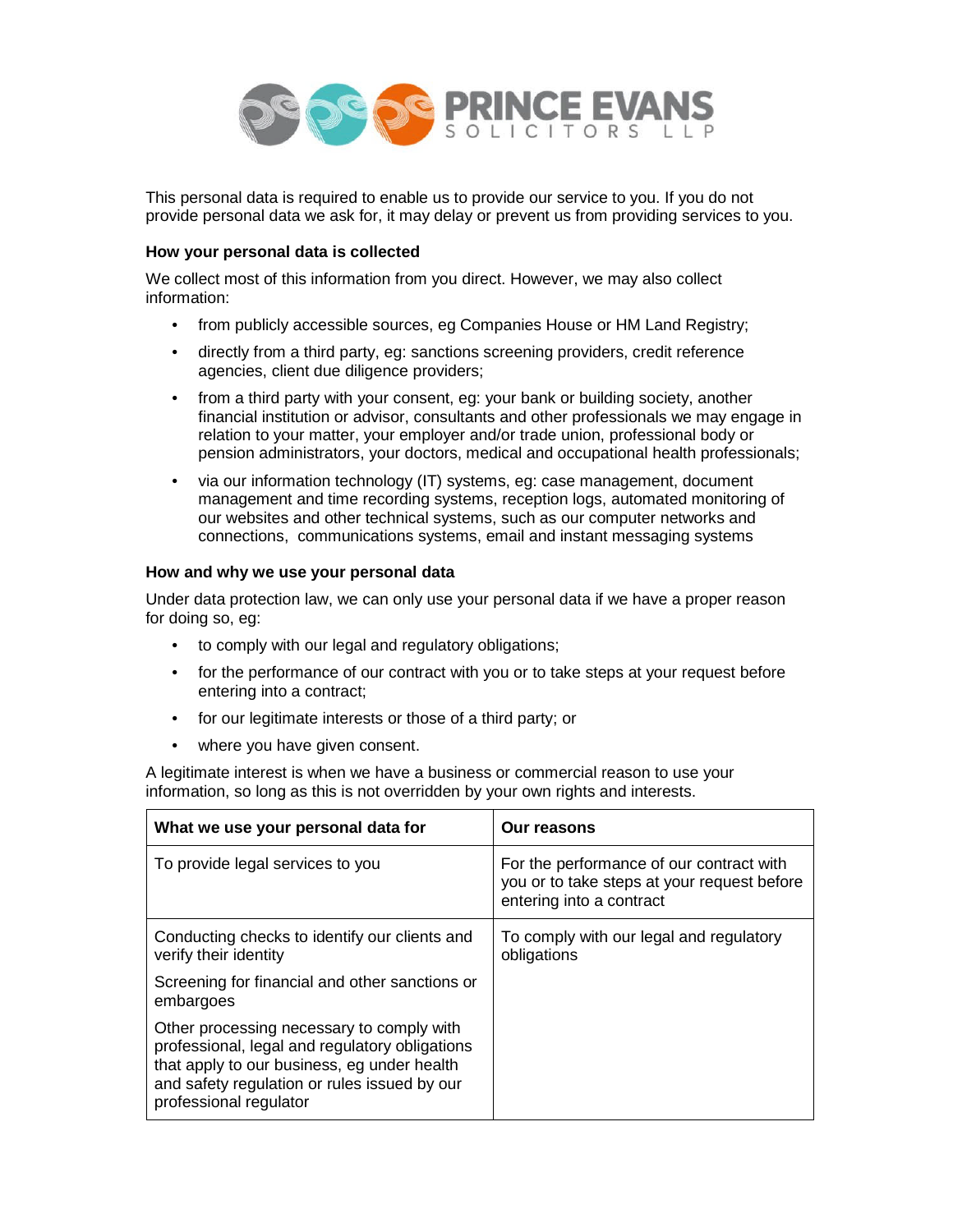

| What we use your personal data for                                                                                                                             | <b>Our reasons</b>                                                                                                                                                      |
|----------------------------------------------------------------------------------------------------------------------------------------------------------------|-------------------------------------------------------------------------------------------------------------------------------------------------------------------------|
| Gathering and providing information required<br>by or relating to audits, enquiries or<br>investigations by regulatory bodies                                  | To comply with our legal and regulatory<br>obligations                                                                                                                  |
| Ensuring business policies are adhered to, eg<br>policies covering security and internet use                                                                   | For our legitimate interests or those of a<br>third party, ie to make sure we are<br>following our own internal procedures so<br>we can deliver the best service to you |
| Operational reasons, such as improving<br>efficiency, training and quality control                                                                             | For our legitimate interests or those of a<br>third party, ie to be as efficient as we can<br>so we can deliver the best service for you<br>at the best price           |
| Ensuring the confidentiality of commercially<br>sensitive information                                                                                          | For our legitimate interests or those of a<br>third party, ie to protect our intellectual<br>property and other commercially valuable<br>information                    |
|                                                                                                                                                                | To comply with our legal and regulatory<br>obligations                                                                                                                  |
| Statistical analysis to help us manage our<br>practice, eg in relation to our financial<br>performance, client base, work type or other<br>efficiency measures | For our legitimate interests or those of a<br>third party, ie to be as efficient as we can<br>so we can deliver the best service for you<br>at the best price           |
| Preventing unauthorised access and<br>modifications to systems                                                                                                 | For our legitimate interests or those of a<br>third party, ie to prevent and detect<br>criminal activity that could be damaging for<br>us and for you                   |
|                                                                                                                                                                | To comply with our legal and regulatory<br>obligations                                                                                                                  |
| Updating and enhancing client records                                                                                                                          | For the performance of our contract with<br>you or to take steps at your request before<br>entering into a contract                                                     |
|                                                                                                                                                                | To comply with our legal and regulatory<br>obligations                                                                                                                  |
|                                                                                                                                                                | For our legitimate interests or those of a<br>third party, eg making sure that we can<br>keep in touch with our clients about<br>existing and new services              |
| <b>Statutory returns</b>                                                                                                                                       | To comply with our legal and regulatory<br>obligations                                                                                                                  |
| Ensuring safe working practices, staff                                                                                                                         | To comply with our legal and regulatory                                                                                                                                 |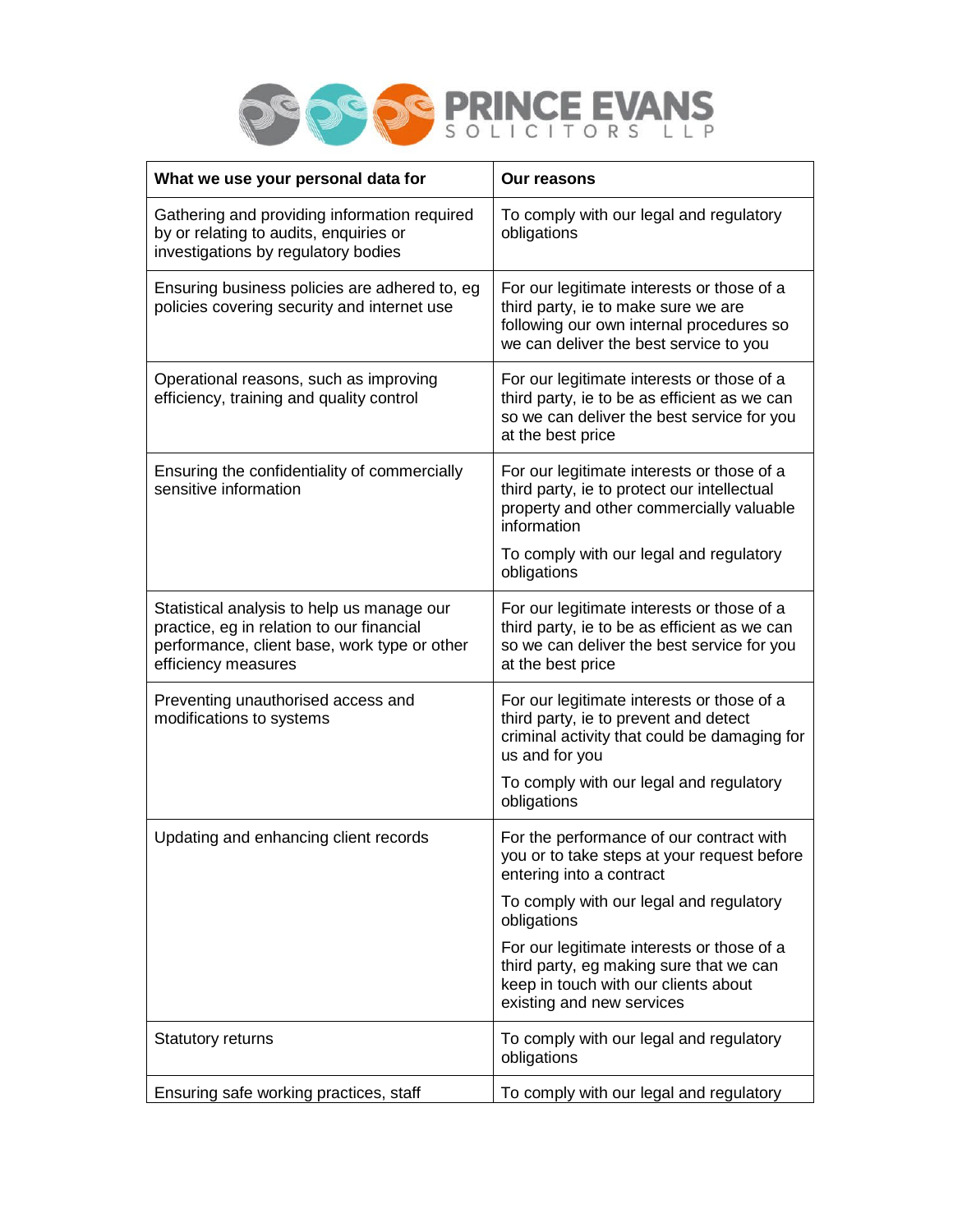

| What we use your personal data for                                                                    | Our reasons                                                                                                                                                                                        |
|-------------------------------------------------------------------------------------------------------|----------------------------------------------------------------------------------------------------------------------------------------------------------------------------------------------------|
| administration and assessments                                                                        | obligations                                                                                                                                                                                        |
|                                                                                                       | For our legitimate interests or those of a<br>third party, eg to make sure we are<br>following our own internal procedures and<br>working efficiently so we can deliver the<br>best service to you |
| Marketing our services to:                                                                            | For our legitimate interests or those of a<br>third party, ie to promote our business to<br>existing and former clients                                                                            |
| -existing and former clients;                                                                         |                                                                                                                                                                                                    |
| -third parties who have previously expressed<br>an interest in our services;                          |                                                                                                                                                                                                    |
| -third parties with whom we have had no<br>previous dealings.                                         |                                                                                                                                                                                                    |
| External audits and quality checks, eg for<br>quality accreditations and the audit of our<br>accounts | For our legitimate interests or a those of a<br>third party, ie to maintain our<br>accreditations so we can demonstrate we<br>operate at the highest standards                                     |
|                                                                                                       | To comply with our legal and regulatory<br>obligations                                                                                                                                             |

The above table does not apply to special category personal data (data revealing racial or ethnic origin, political opinions, religious beliefs, philosophical belies, trade union membership, genetic and biometric data, health, sex life or sexual orientation), which we will only process with your explicit consent.

# **Promotional communications**

We may use your personal data to send you updates (by email, text message, telephone or post) about legal developments that might be of interest to you and/or information about our services, including exclusive offers, promotions or new services.

We have a legitimate interest in processing your personal data for promotional purposes (see above '**How and why we use your personal data**'). This means we do not usually need your consent to send you promotional communications. However, where consent is needed, we will ask for this consent separately and clearly.

We will always treat your personal data with the utmost respect and never sell or share it with other organisations for marketing purposes (aside from those carrying out marketing activities on our behalf).

You have the right to opt out of receiving promotional communications at any time by:

- advising the person handling your matter at the firm
- sending an email with 'Opt-out' in the subject field to info@prince-evans.co.uk

We may ask you to confirm or update your marketing preferences if you instruct us to provide further services in the future, or if there are changes in the law, regulation, or the structure of our business.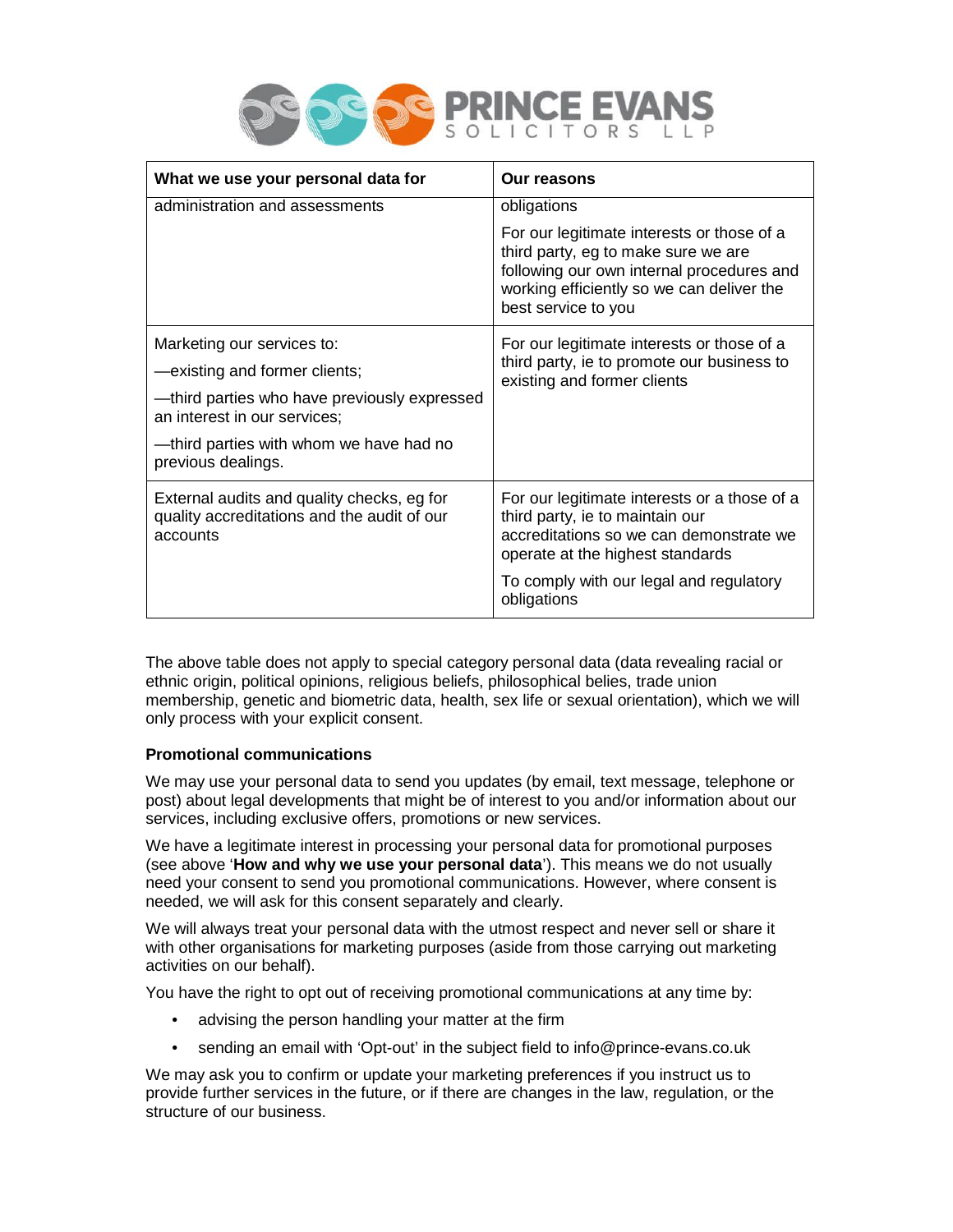

## **Who we share your personal data with**

We routinely share personal data with:

- professional advisers who we instruct on your behalf or refer you to, eg barristers, medical professionals, accountants, tax advisors or other experts;
- other third parties where necessary to carry out your instructions, eg your mortgage provider or HM Land Registry in the case of a property transaction or Companies House;
- our insurers and brokers;
- external auditors, eg in relation to accreditations and the audit of our accounts;
- our bank:
- external service suppliers, representatives and agents that we use to make our business more efficient, eg marketing agencies or document collation

We only allow our service providers to handle your personal data if we are satisfied they take appropriate measures to protect your personal data. We also impose contractual obligations on service providers to ensure they can only use your personal data to provide services to us and to you.

We may disclose and exchange information with law enforcement agencies and regulatory bodies to comply with our legal and regulatory obligations.

We may also need to share some personal data with other parties, such as potential buyers of some or all of our business or during a re-structuring. Usually, information will be anonymised but this may not always be possible. The recipient of the information will be bound by confidentiality obligations.

We will not share your personal data with any other third party.

#### **Where your personal data is held**

Information may be held at our offices and those of our service providers, representatives and agents as described above (see '**Who we share your personal data with**').

#### **How long your personal data will be kept**

We will keep your personal data after we have finished advising or acting for you. We will do so for one of these reasons:

- to respond to any questions, complaints or claims made by you or on your behalf;
- to show that we treated you fairly;
- to keep records required by law.

We will not retain your data for longer than necessary for the purposes set out in this policy. Different retention periods apply for different types of data.

When it is no longer necessary to retain your personal data, we will delete or anonymise it.

#### **Transferring your personal data out of the EEA**

To deliver services to you, it is sometimes necessary for us to share your personal data outside the European Economic Area (EEA), eg:

• with your and our service providers located outside the EEA;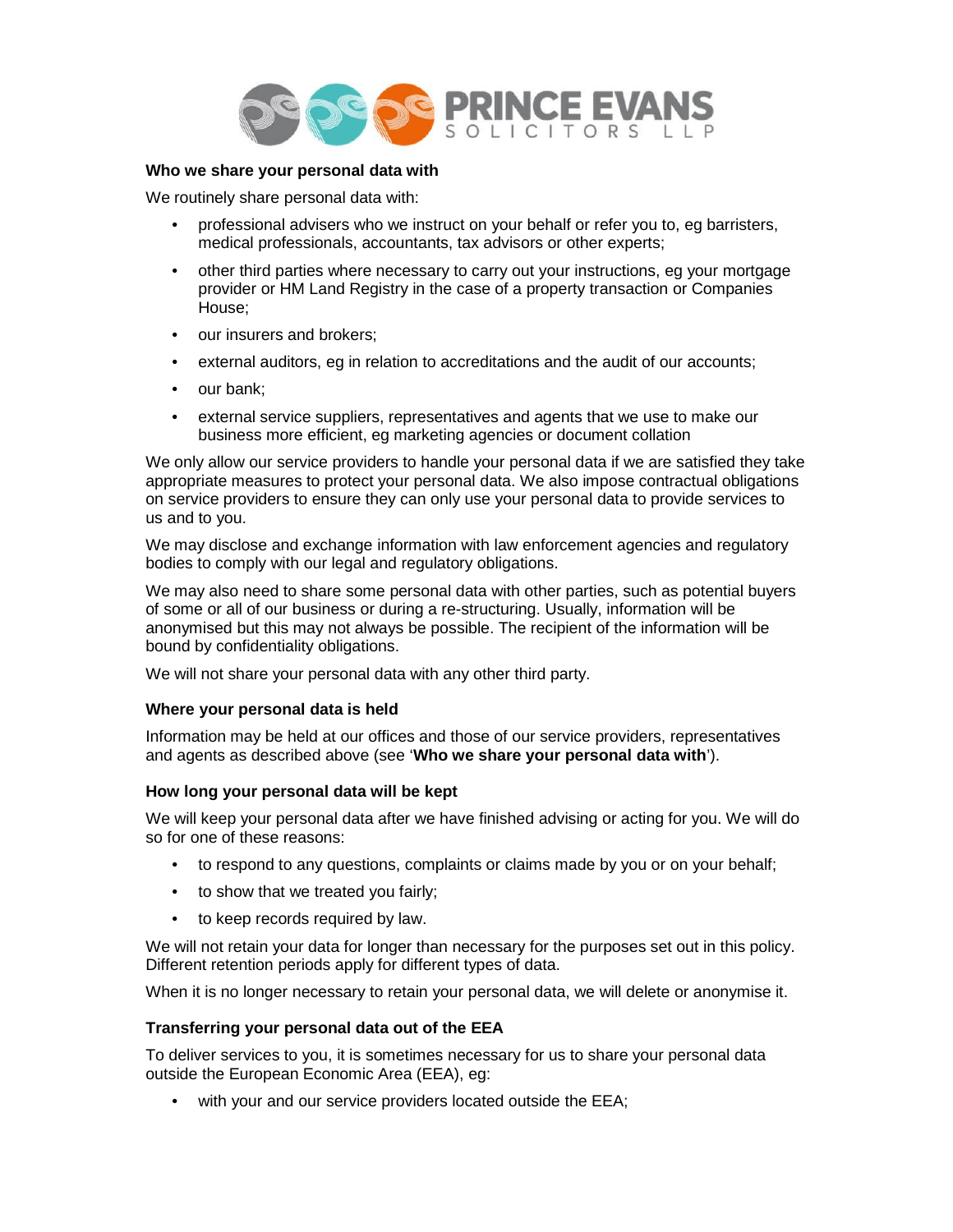

- if you are based outside the EEA;
- where there is an international dimension to the matter in which we are advising you.

These transfers are subject to special rules under European and UK data protection law.

### **Your rights**

You have the following rights, which you can exercise free of charge:

| Access                                                          | The right to be provided with a copy of your personal data                                                                                                                                   |
|-----------------------------------------------------------------|----------------------------------------------------------------------------------------------------------------------------------------------------------------------------------------------|
| Rectification                                                   | The right to require us to correct any mistakes in your personal<br>data                                                                                                                     |
| To be forgotten                                                 | The right to require us to delete your personal data—in certain<br>situations                                                                                                                |
| Restriction of processing                                       | The right to require us to restrict processing of your personal<br>data-in certain circumstances, eg if you contest the accuracy<br>of the data                                              |
| Data portability                                                | The right to receive the personal data you provided to us, in a<br>structured, commonly used and machine-readable format<br>and/or transmit that data to a third party-in certain situations |
| To object                                                       | The right to object:                                                                                                                                                                         |
|                                                                 | -at any time to your personal data being processed for direct<br>marketing (including profiling);                                                                                            |
|                                                                 | -in certain other situations to our continued processing of your<br>personal data, eg processing carried out for the purpose of our<br>legitimate interests.                                 |
| Not to be subject to<br>automated individual<br>decision-making | The right not to be subject to a decision based solely on<br>automated processing (including profiling) that produces legal<br>effects concerning you or similarly significantly affects you |

For further information on each of those rights, including the circumstances in which they apply, please contact us or see the Guidance from the UK Information Commissioner's Office (ICO) on individuals' rights under the General Data Protection Regulation.

If you would like to exercise any of those rights, please:

- email, call or write to us—see below: '**How to contact us**'; and
- let us have enough information to identify you [*(eg your full name, address and client or matter reference number)*];
- let us have proof of your identity and address (a copy of your driving licence or passport and a recent utility or credit card bill); and
- let us know what right you want to exercise and the information to which your request relates.